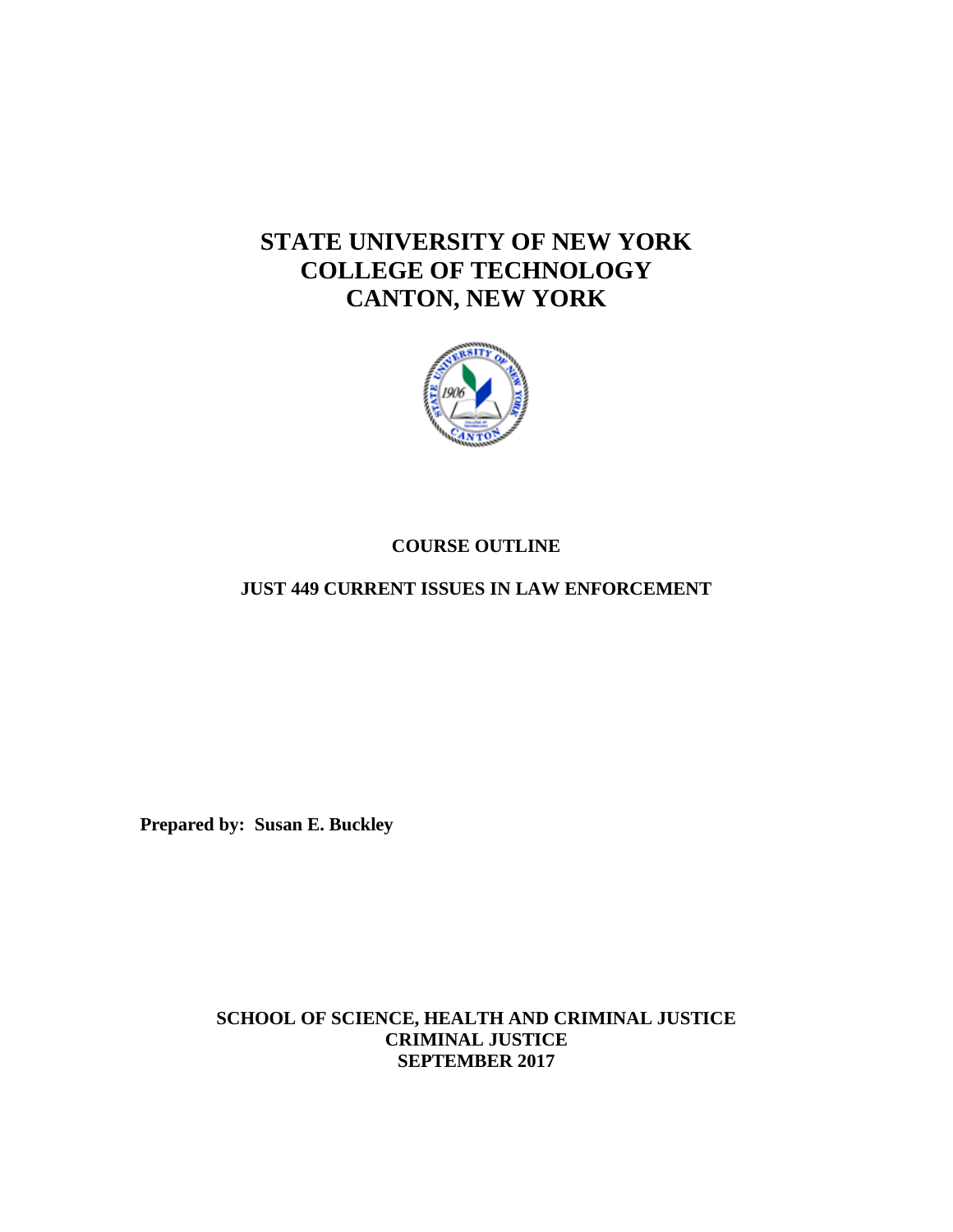- **A. TITLE:** Current Issues In Law Enforcement
- **B. COURSE NUMBER:** JUST 449
- **C. CREDIT HOURS:** 3
- **D. WRITING INTENSIVE COURSE:** Yes.
- **E. COURSE LENGTH:** 15 weeks
- **F. SEMESTERS OFFERED:** Fall and Spring

# **ACTIVITY:** 3 lecture hours **G. HOURS OF LECTURE, LABORATORY, RECITATION, TUTORIAL, and**

# **H. CATALOG DESCRIPTION:**

This course identifies current and emerging issues that may have an impact on a police manager. Students will integrate concepts related to selection, recruitment and training of officers; various policing philosophies; police management and operations; police misconduct and accountability and use of technology. The historical context of each issue will be considered so students develop a true understanding of each issue. Current U.S. Supreme Court decisions and opinions will be considered and discussed.

 **I. PRE-REQUISITES/CO-COURSES:** Introduction to Criminal Justice/JUST 101 and 45 credit hours in Criminal Investigation, Criminal Justice: Law Enforcement Leadership or Homeland Security or instructor's approval.

# **J. STUDENT LEARNING OUTCOMES:**

By the end of this course, the student will be able to:

| Course Objective                                   | Institutional SLO    |
|----------------------------------------------------|----------------------|
| a. Discriminate between the positive and negative  | 2. Critical Thinking |
| aspects of community oriented policing, problem    |                      |
| oriented policing, COMPSTAT and zero               |                      |
| tolerance policing                                 |                      |
| b. Defend measures of police performance including | 2. Critical Thinking |
| NIBRS, peer evaluations, community satisfaction,   |                      |
| disorder levels, and expanded personnel            |                      |
| evaluations                                        |                      |
| c. Summarize various methods of control of police  | 2. Critical Thinking |
| misconduct including both internal and external    |                      |
| mechanisms                                         |                      |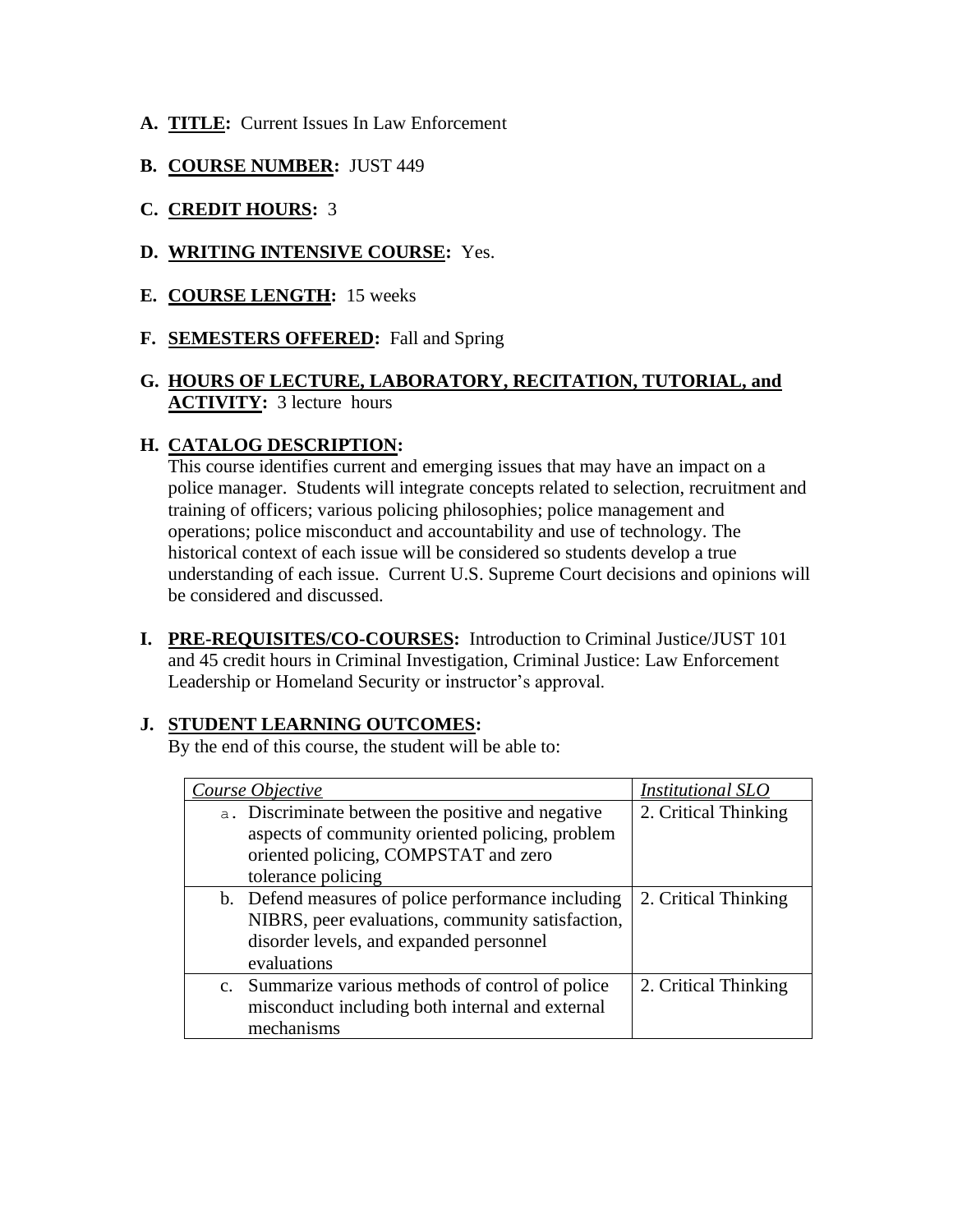- **K. TEXT(S):** White, M.D. (2007). *Current issues and controversies in policing.*  Boston, MA: Pearson.
- **L. REFERENCES**: None
- **M. EQUIPMENT**: Technology enhanced classroom
- **N. GRADING METHOD**: A- F

#### **O. MEASUREMENT CRITERIA**:

- Exams
- Quizzes
- Assignments
- Participation

# **P. DETAILED COURSE OUTLINE:**

- I. Recruitment and Selection
	- A. The Traditional Approach
	- B. Current Issues and Controversies
- II. Training the Police
	- A. Craft v Profession
	- B. Police Academy Training
	- C. FTO programs
	- D. In-Service Training
	- E. Current Issues

#### III. Developing the Professional Policing Model

- A. Origins of Professional Policing
- B. US Policing in the 19 Century
- C. Reforming the Police

#### IV. New Policing Philosophies and Strategies

- A. Problem-oriented Policing
- B. Community-oriented Policing
- C. COMPSTAT
- D. Zero Tolerance Policing
- V. The Police Organization
	- A. Police Bureaucracy
	- B. Structure of Police Organization
	- C. Current Issues in Police Management
- VI. Police Field Work
	- A. Police and the Law